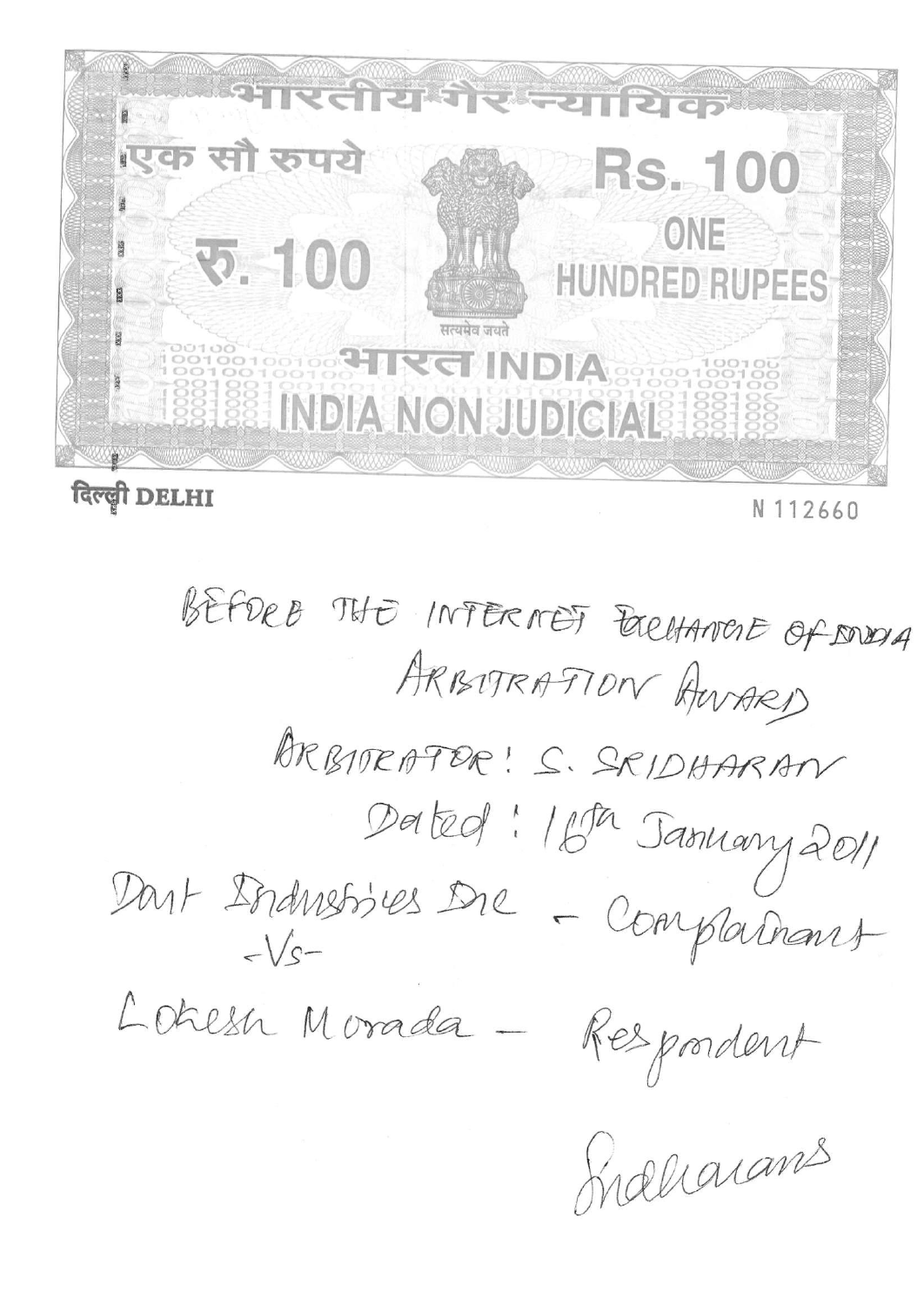#### **BEFORE THE INTERNET EXCHANGE OF INDIA**

#### **ARBITRATION AWARD**

#### **ARBITRATOR: S.SRIDHARAN**

**DATED: 16tn January 2011** 

#### **Dart Industries Inc Complainant Complainant**

#### **Versus**

#### **Lokesh Morada Respondent**

#### **1. The Parties**

- 1.1 The complainant is Dart Industries Inc., is a wholly owned subsidiary of Tupperware Brands Corporation, an entity organized and existing under the laws of United States of America with its principal place of business at 14901 S. Orange Blossom Trail Orlando, Florida 32837, U.S.A represented by Madhu Rewari of Anand & Anand, Counsel at First Channel, Plot No.17A, Sector 16A, Film City, Noida.
- 1.2 Respondent is Lokesh Morada at 112 Azzuro Drive, Palm Desert, California, 92211, USA.

#### **The Domain Name and Registrar**

1.3 The disputed domain name **<tupperware.in>** is registered with [Name.com](http://Name.com) LLC (R65-AFIN 125) at Rampart Way, Suite 300, Denver, Colorado, 80230, USA

 $\mathbf{1}$ 

**2. Procedural History** 

Svaliarans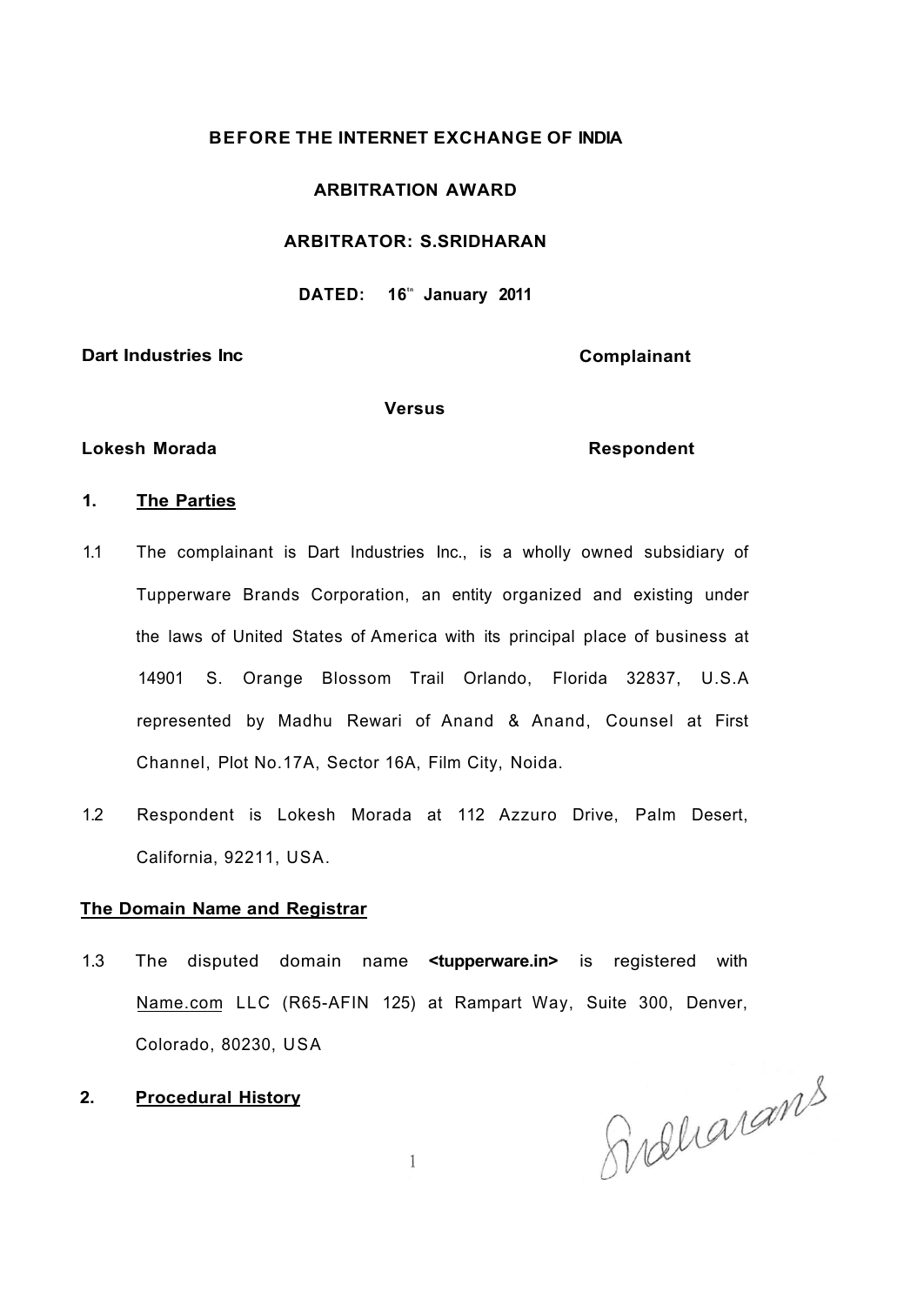- 2.1 On 3rd December 2010, NIXI asked me about my availability and consent to take up the Complaint for arbitration. I informed my availability and consent. I also informed NIXI that I had no conflict of interest with either of the parties and could act independently and impartially.
- 2.2 On 4<sup>th</sup> December 2010, I received hardcopy of the Complaint along with Annexures.
- 2.3 On  $6<sup>th</sup>$  December 2010, I issued by email a Notice to the Respondent setting forth the relief claimed in the Complaint and directing him to file his reply to the Complaint within 15 days. I also sent an email about my appointment to arbitrate the complaint to the Complainant and asked the Complainant to send a soft copy of the complaint to me.
- 2.4 On 15<sup>th</sup> December 2010, I received a soft copy of the Complaint from the Complainant.
- 2.5 Respondent did not file his response within the stipulated time. On  $4<sup>th</sup>$ January 2011, one Mr.Tarun Chopra on behalf of the Respondent asked me what needed to be done to retain the disputed domain name **<tupperware.in>.** Though the Respondent approached me beyond the time allotted to him, as a matter of natural justice, I granted him a further period of ten days and asked him to file his response to the compliant filed by the Complainant within the extended time of ten days. He was further advised that no further extension of time would be granted to him. In case he failed to send his response, if any, within this extended time of

Sudharams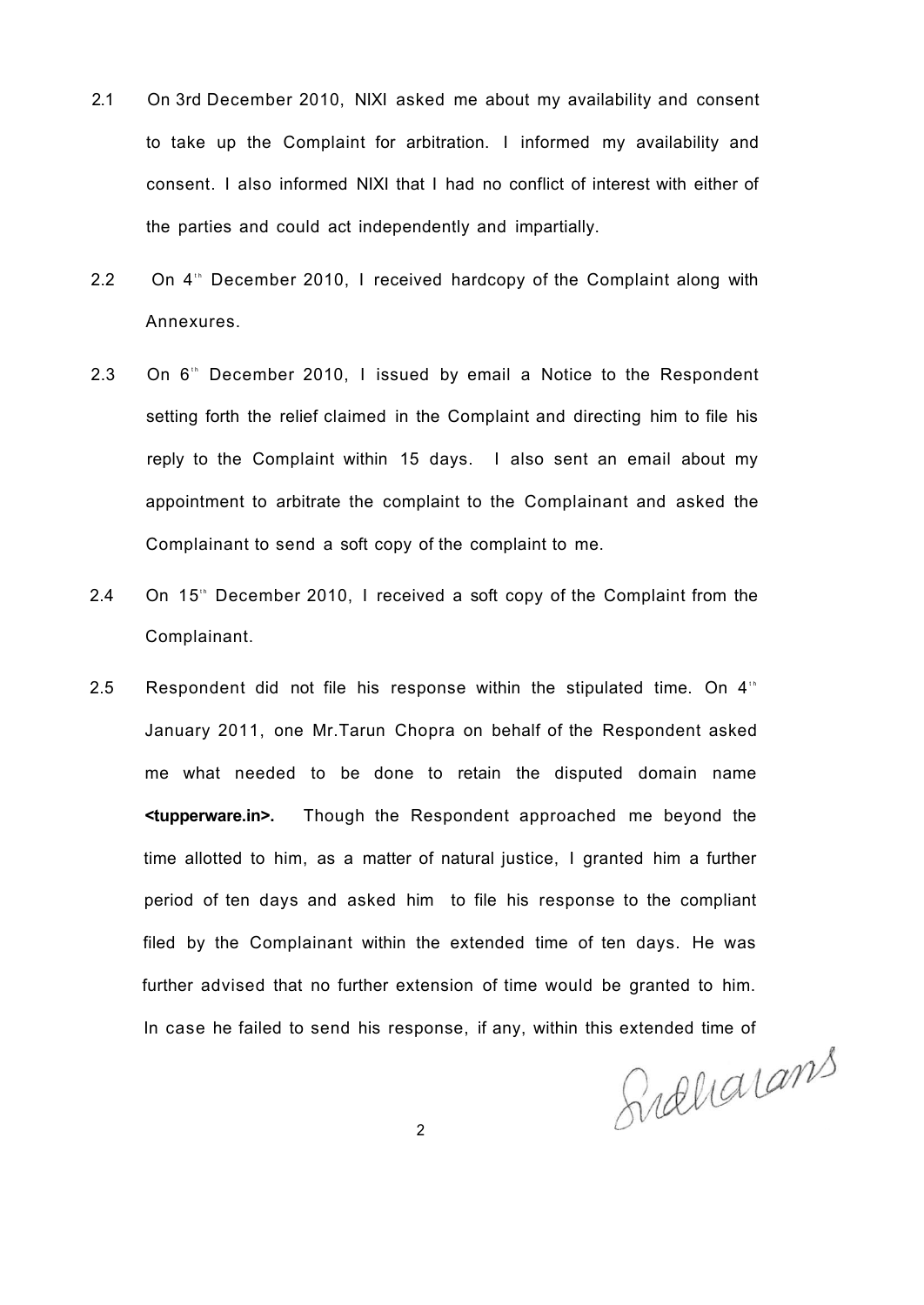ten days, an award would be passed on the basis of merits of the complaint.

- 2.6 The Respondent has not filed any reply to the Complaint of the Complainant.
- 2.7 Email is the medium of communication of this arbitration and each email is copied to all, Complainant, Respondent and NIXI.

### **3. Factual Background**

#### **A Complainant**

- 3.1 Complainant, Dart Industries Inc is the owner and registered proprietor of the mark TUPPERWARE in India in respect of food storage, and serving and preparation products.
- 3.2 The Complainant under its trademark TUPPERWARE develops, manufactures, and internationally distributes its products by its parent company, Tupperware Brands Corporation, and related subsidiaries, and it is marketed by means of direct sales through an independent sales force of more than 1 million consultants worldwide.
- 3.3 The Complainant adopted the mark TUPPERWARE as early as 1948 in the United States, internationally in 1950's, and started its operations in India in 1996. The Complainant has filed its product catalogue of the year 1948 and 1949 evidencing use of the trademark TUPPERWAR E in United States, and the product catalogue evidencing use of the trademark

Snallarams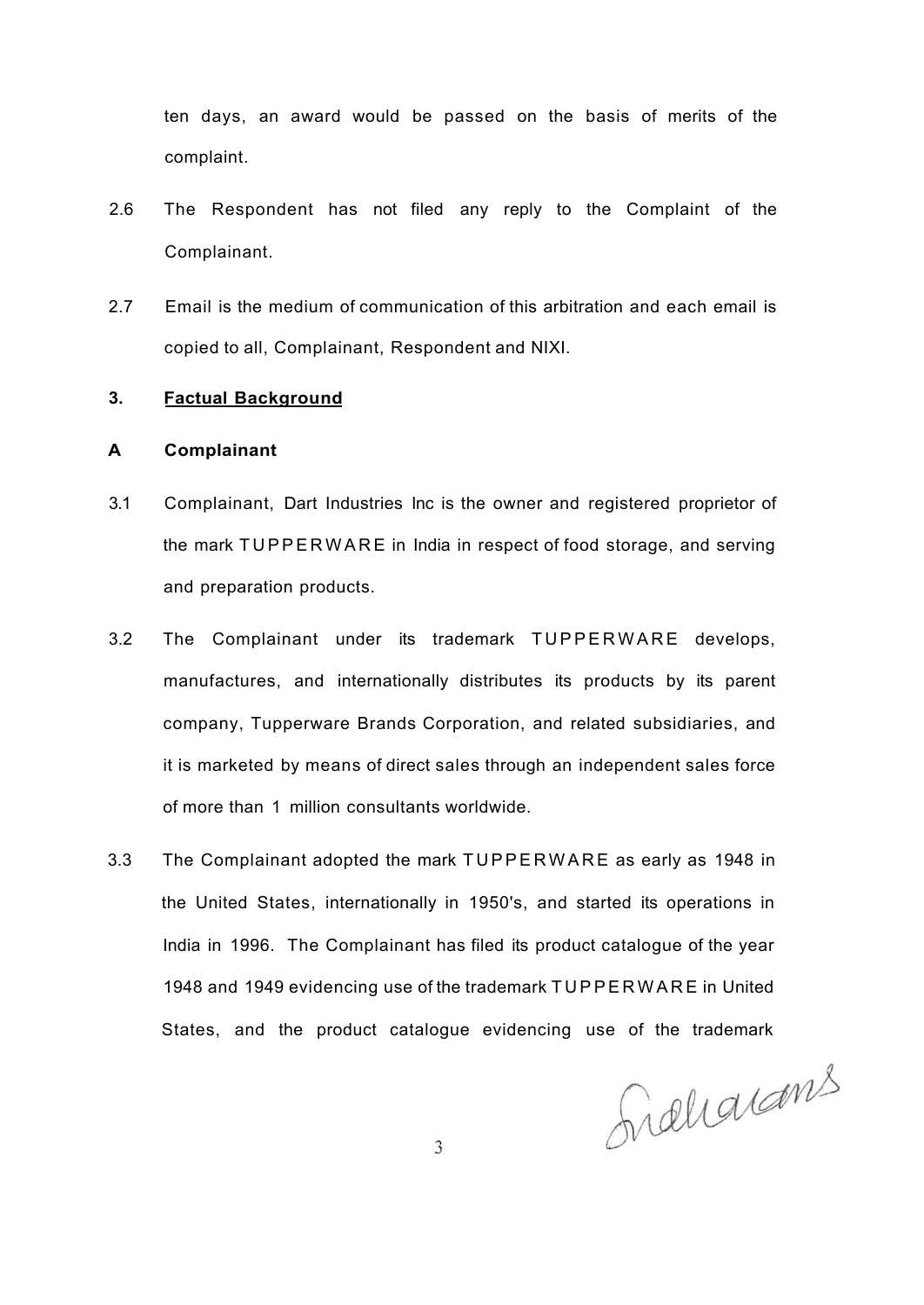TUPPERWAR E in India in the year 1997, 2000 and 2010. It is a famous household brand around the world today.

- 3.4 Over the years, the Complainant has extended its line of business under the mark TUPPERWARE to include kitchen tools, cutlery, cookware, microwave products and children's educational toys. The products are designed and manufactured with high quality standards and carry with them a lifetime warranty. The Complainant is known worldwide for its ingenious, high quality food storage, serving and preparation solutions.
- 3.5 In 2009, net sales of TUPPERWARE® brand products were in excess of \$1 billion USD, and the figures are ever expanding.
- 3.6 The Complainant has positioned itself as a market leader throughout the world and in India. The Complainant has been extensively involved in organizing events and promotional programs in India. The Complainant has expended a great amount of time, money and effort to promote and advertise the trademark TUPPERWAR E in all and every manner possible. As a result the Complainant has established an impeccable reputation and goodwill under its trademark TUPPERWAR E in India.
- 3.7 Apart from the huge consciousness created in the TUPPERWARE mark by reasons of the use of TUPPERWARE products in India, a huge awareness for such products have also stemmed from widespread exposure and publicity of TUPPERWARE products, in magazines and newspapers having a widespread reach and circulation in India, exposure

via the internet, exposure of consumers to TUPPERWARE products<br>4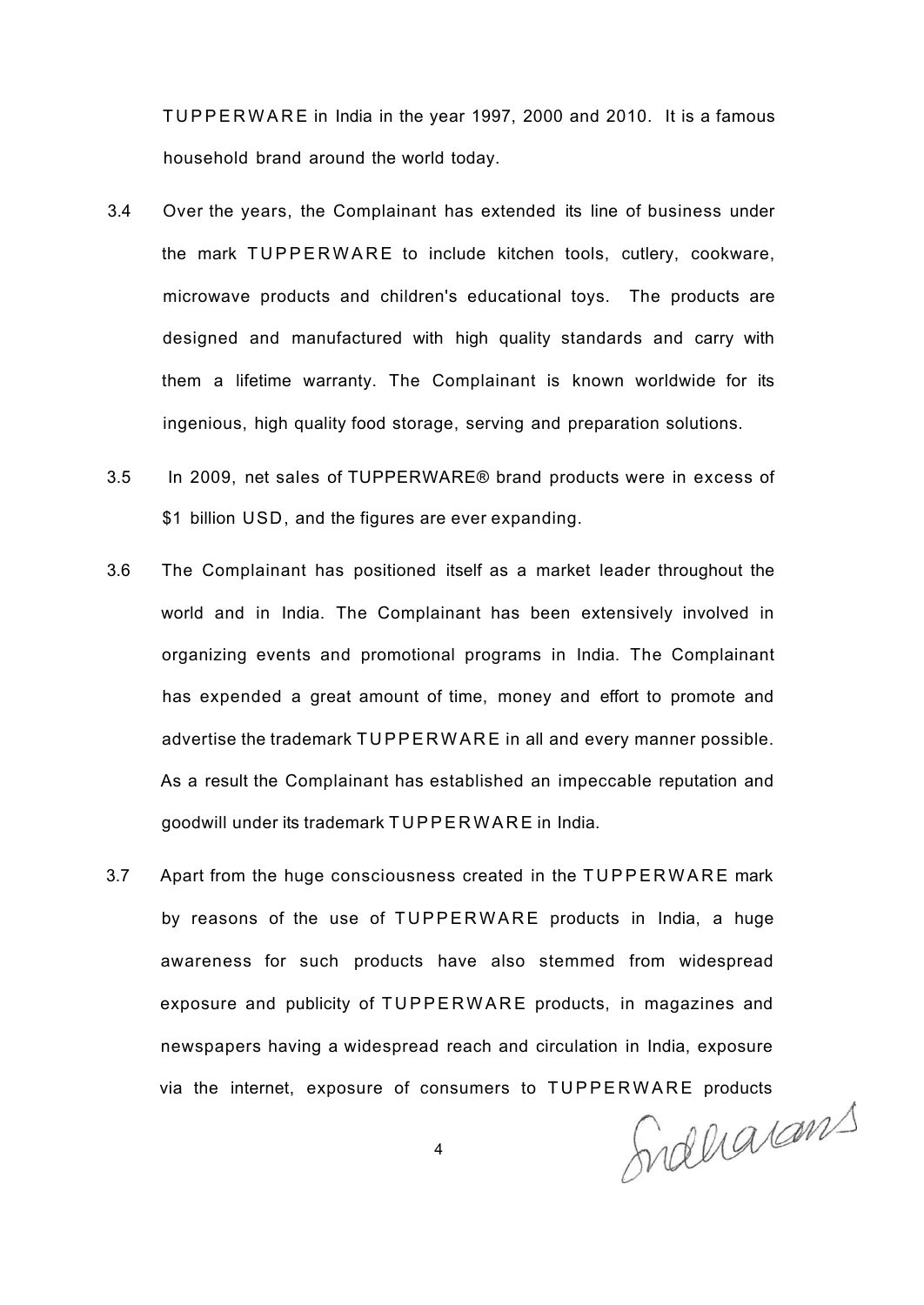overseas, word of mouth publicity and review articles appearing in various trade publications etc.

- 3.8 The Complainant is the owner of the top level domain name [www.tupperware.com](http://www.tupperware.com) as well as numerous variations thereof in the .com and other gTLDs. The domain name [www.tupperware.com](http://www.tupperware.com) leads to an active website. The Complainant has filed a printout of the Complainant's website located at [www.order.tupperware.com a](http://www.order.tupperware.com)long with the Affidavit of IT expert, authenticating the validity of the documents.
- 3.9 The Complainant is also the owner of numerous other country code top level domain name registrations that incorporate its reputed mark TUPPERWARE. The Complainant has filed printouts of the websites.
- 3.10 The widespread promotion and advertisement by the Complainant has resulted in an increased awareness and exclusive association of the TUPPERWARE trademark with the Complainant. This has provided significant value and strategic advantage to the Complainant. The brand TUPPERWARE holds an enviable position in the market, offering a wide selection of food storage, preparation and serving items. The Complainant has filed printouts from the internet showing use of the mark TUPPERWARE.
- 3.11 The Complainant's reputed trademark TUPPERWARE is a registered trademark in over 100 countries around the world. The Complainant has furnished details of a selection of registrations/applications for the mark TUPPERWARE.

Sidharams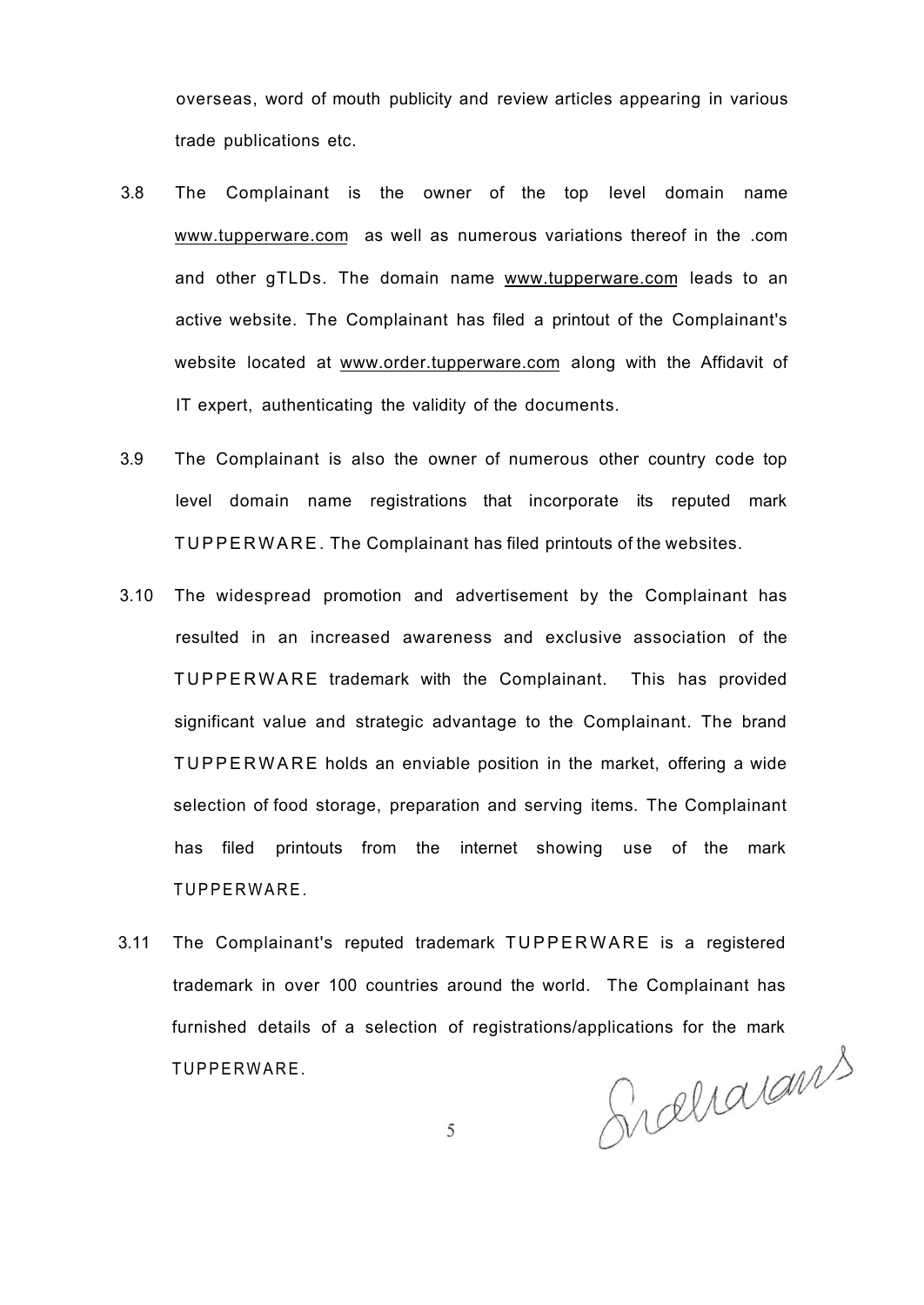- 3.12 In India, the Complainant has registered the mark TUPPERWARE in classes 21, 7, 3, 4, 8, 9, 10, 11, 16, 25, 28, 30, 35 and 41. The first registration in India dates back to 1977.
- 3.13 The disputed domain name **<tupperware.in**> has been registered on March 23, 2008.

#### **B Respondent**

3.14 The Respondent has not filed any reply to the Complainant's Compliant in this arbitration.

#### **4. Parties Contentions**

#### **A Complainant**

- 4.1 The disputed domain name **<tupperware.in>:** 
	- (a) Fully incorporates the registered trade mark TUPPERWARE of the Complainant.
	- (b) Is identical to the trading style and trademark TUPPERWARE of the Complainant.
	- (c) Is identical to the Complainant's another domain name in India [www.tupperwareindia.com.](http://www.tupperwareindia.com) The consumers and the members of the trade would get confused that the disputed domain name **<tupperware.in>** also belongs to the Complainant. Complainant has filed print out of the website [www.tupperwareindia.com.](http://www.tupperwareindia.com)

Snellarams

6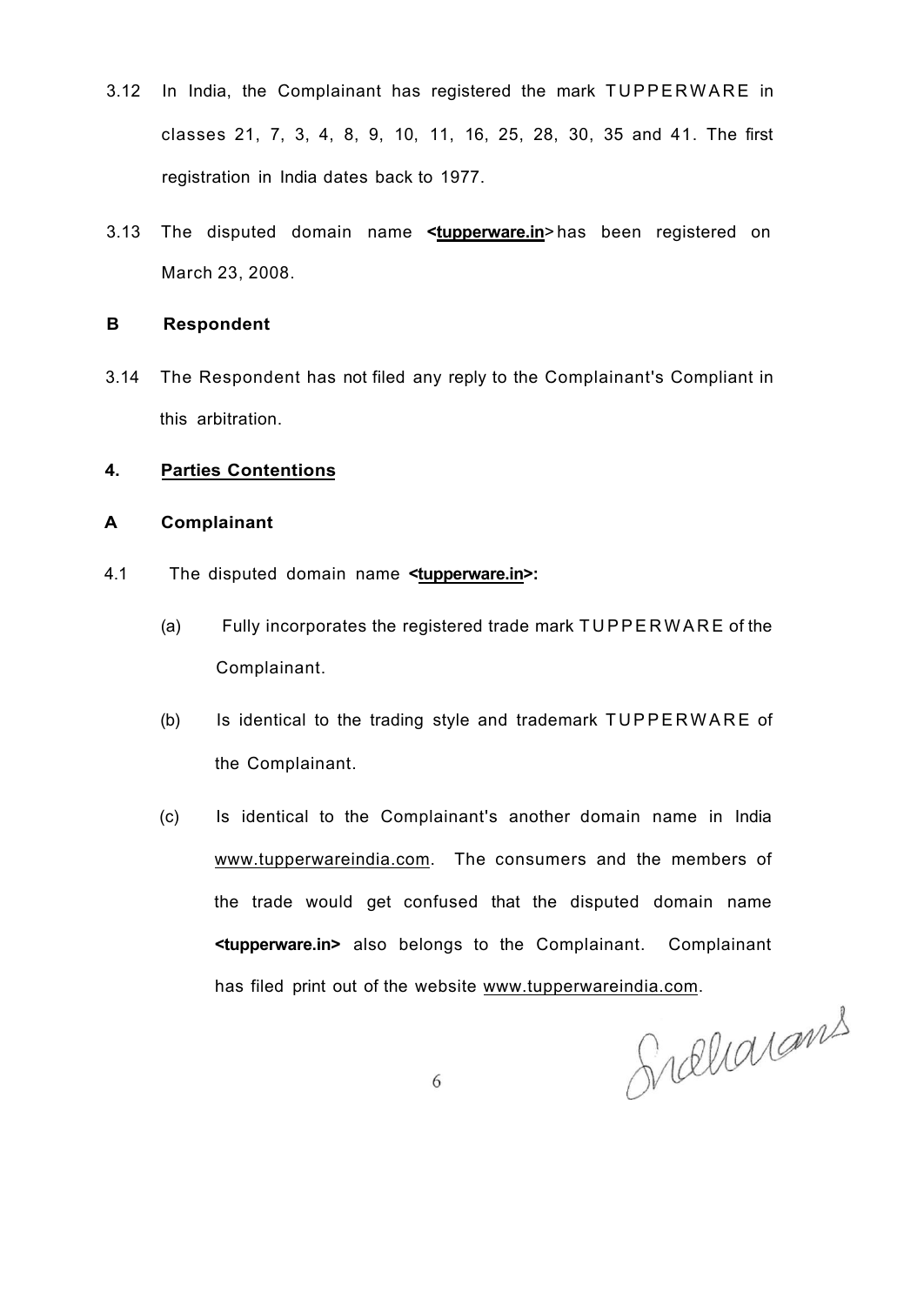- 4.2 The Complainant has spent several years building up "search engine trust" in a domain. In the present instance, any Indian user searching for the Complainant's business online as TUPPERWARE will be taken to the Respondent's disputed domain name **<tupperware.in>,** which enhances the possibility of confusion and/or deception.
- 4.3 Incorporation of a trademark in its entirety in a domain name is sufficient to establish confusing similarity. The Internet user or the general public who do not know that the Complainant and the Respondent have no affiliation with each other or that the Complainant has not licensed or authorized or endorsed the use of its reputed mark TUPPERWARE will thus confuse the Respondent's activities as those authorized or endorsed or affiliated with the Complainant which would lead to the dilution of the Complainant trademarks.
- 4.4 Since the disputed domain name **<tupperware.in>** comprises the registered trademark TUPPERWARE of the Complainant, it is evident that the Respondent cannot have any rights or legitimate interest in the disputed domain name **<tupperware.in>.**
- 4.5 Respondent's choice of the Complainant's registered trademark TUPPERWAR E as part of its disputed domain name **<tupperware.in>** is totally unnecessary and the sole purpose of carrying on business through

the use of the disputed domain name **<tupperware.in>** incorporating the<br>
7

7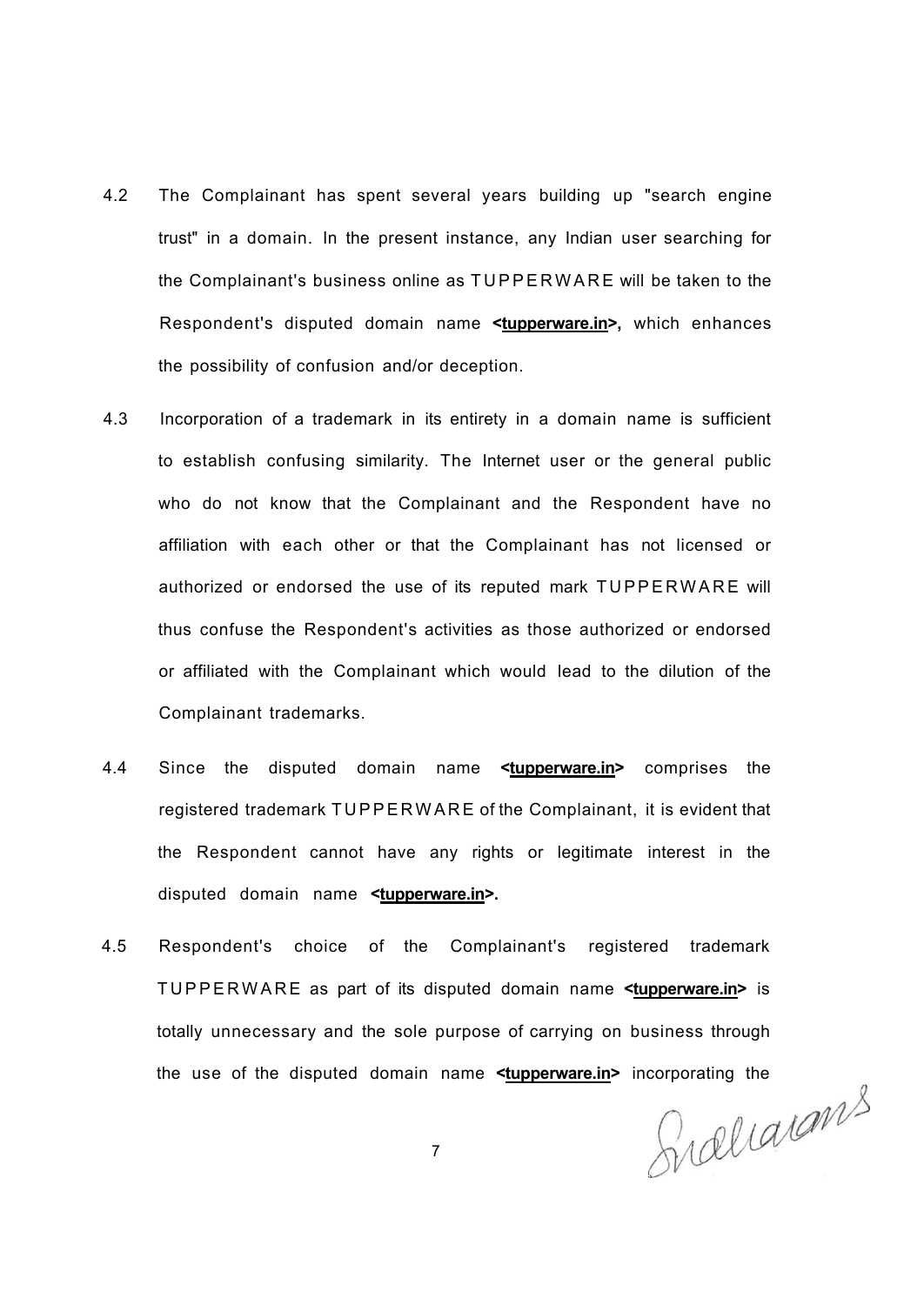Complainant's registered trademark is to cause confusion as to the source, sponsorship, affiliation, or endorsement of the activity being carried on through the website.

- 4.6 The Respondent is not making a legitimate non-commercial use of the domain name **<tupperware.in>.** The website to which the disputed domain name **<tupperware.in>** resolves has not even been properly constructed as of yet. Complainant has filed print outs from the disputed domain name **<tupperware.in>.**
- 4.7 TUPPERWARE is not the Respondent's personal name, neither is the Respondent commonly known by the disputed domain name **<tupperware.in>** and Respondent is not known to the public under the name TUPPERWARE.
- 4.8 The Respondent's website is not bona fide. The Respondent is trading on the fame and recognition of the Complainant's registered trademark in order to cause: (a) initial interest confusion and bait internet users to accessing its website, and (b) force the Complainant to buy the disputed domain name **<tupperware.in>** from the Respondent in order to avoid such confusion.
- 4.9 The Respondent has not been engaged in any activity to show that it has legitimate rights or interest in the disputed domain name **<tupperware.in>.** Given that the disputed domain name **<tupperware.in>**  was only registered on March 23, 2008, it is inconceivable that the

Siduarans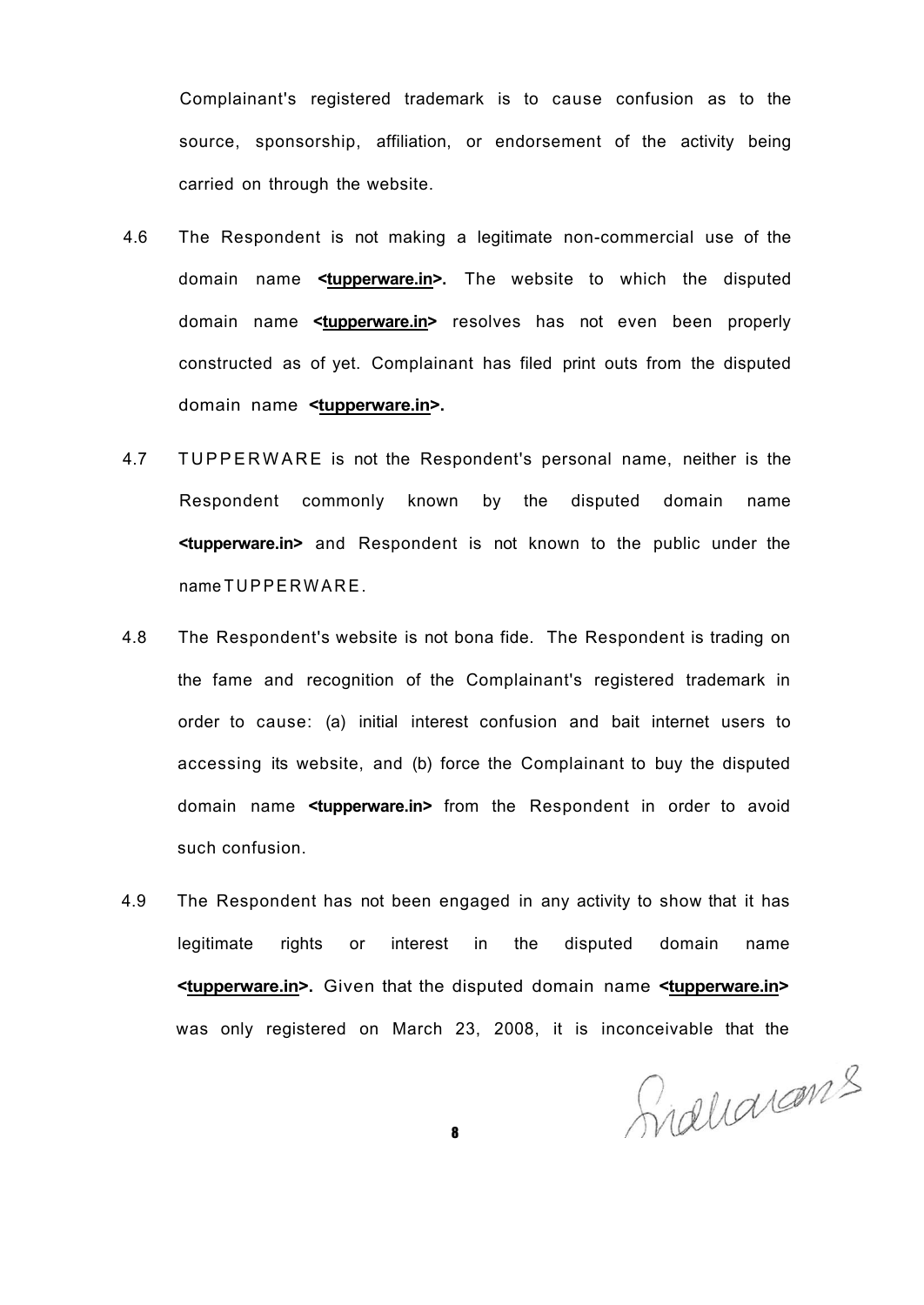Respondent was unaware of the existence of the Complainant at the time of registration.

- 4.10 The sole purpose of the adoption of the Complainant's registered trademark TUPPERWARE in its entirety by the Respondent is to misappropriate the Complainant's registered trademark TUPPERWARE.
- 4.11 Respondent is presumed to have had knowledge of the Complainant's registered trade mark at the time it registered the confusingly similar disputed domain name **<tupperware.in>.** This knowledge indicates Respondent's bad faith use and registration. Therefore, the Respondent is bound to have had prior knowledge of the fame and reputation of the Complainant's registered trademark TUPPERWARE.
- 4.12 There is a great likelihood that an actual or potential visitor to the Respondent's present web page or any future web page under the disputed domain name **<tupperware.in>** will be induced to:
	- (a) Believe that the Complainant has licensed its registered trademark TUPPERWARE to the Respondent or has authorized the Respondent to register the disputed domain name.
	- (b) Believe that the Respondent has some connection with the Complainant in terms of a direct nexus or affiliation with the Complainant or has been authorized by the Complainant.
- 4.13 The disputed domain name has been registered and is being used in bad faith. If this kind of situation is not remedied at the earliest, it may lead to

Sidharans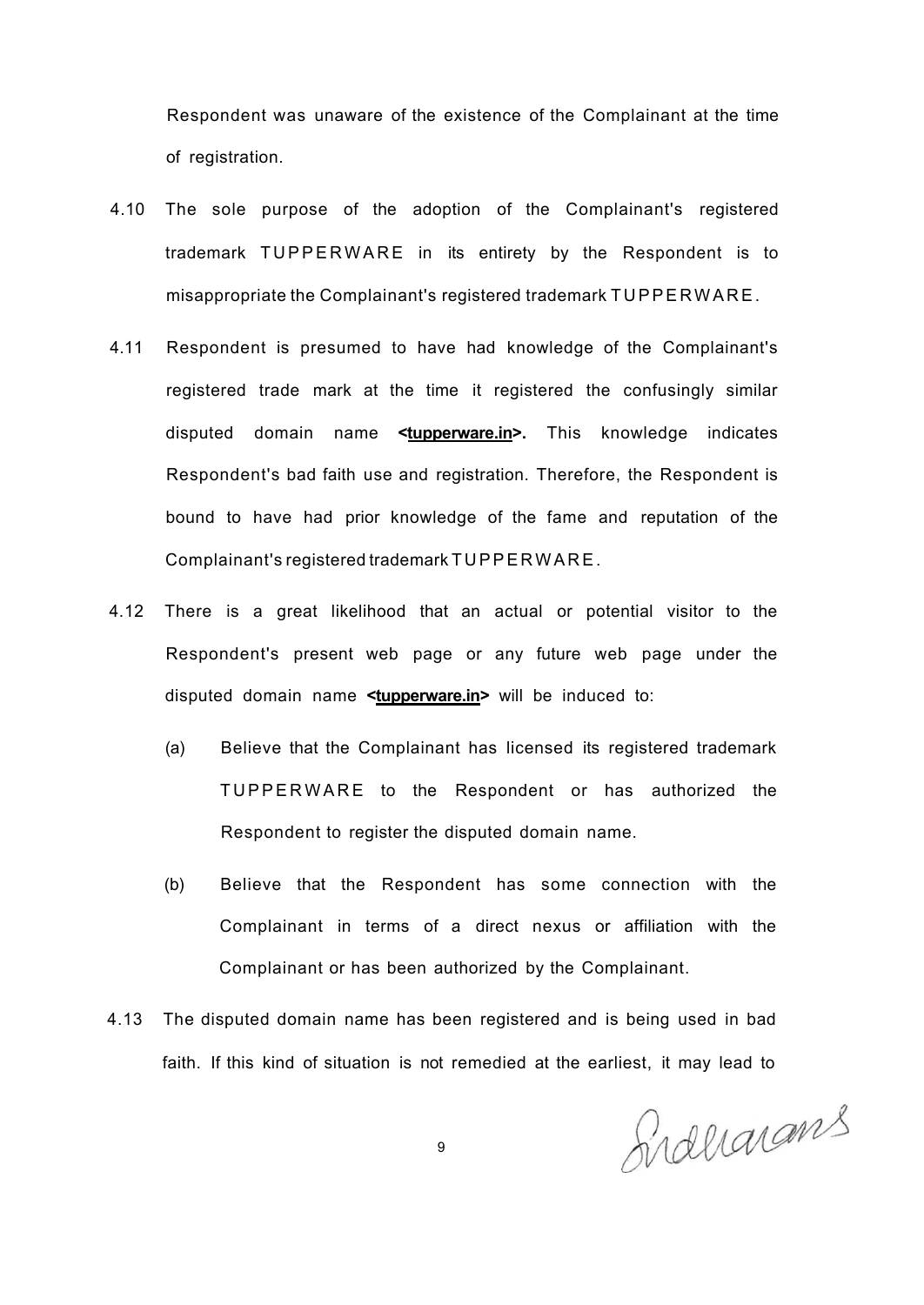various hardships to the Complainant such as loss of profits, dilution of mark, future litigation, loss of reputation, etc.

### **B. Respondent**

4.14 Respondent has not filed any reply to the Complainant's Complaint in this arbitration.

#### **5. Discussion and Findings**

- 5.1 Respondent did not file his response within the stipulated time. On  $4<sup>th</sup>$ January 2011, one Mr.Tarun Chopra on behalf of the Respondent asked me what needed to be done to retain the disputed domain name <tupperware.in>. Though the Respondent approached me beyond the time allotted to him, as a matter of natural justice, I granted him a further period of ten days and asked him to file his response to the compliant filed by the Complainant within the extended time of ten days. Respondent did not file his response even during this extended period.
- 5.2 Since the Respondent chose not to respond to this Complaint within the original and extended time granted to him, I am proceeding to determine this Complaint on merits based on the materials available on record.
- 5.3 The Complainant in order to succeed in the Complaint must establish under Paragraph 4 of .IN Domain Name Dispute Resolution Policy (INDRP) the following elements:

Sidharams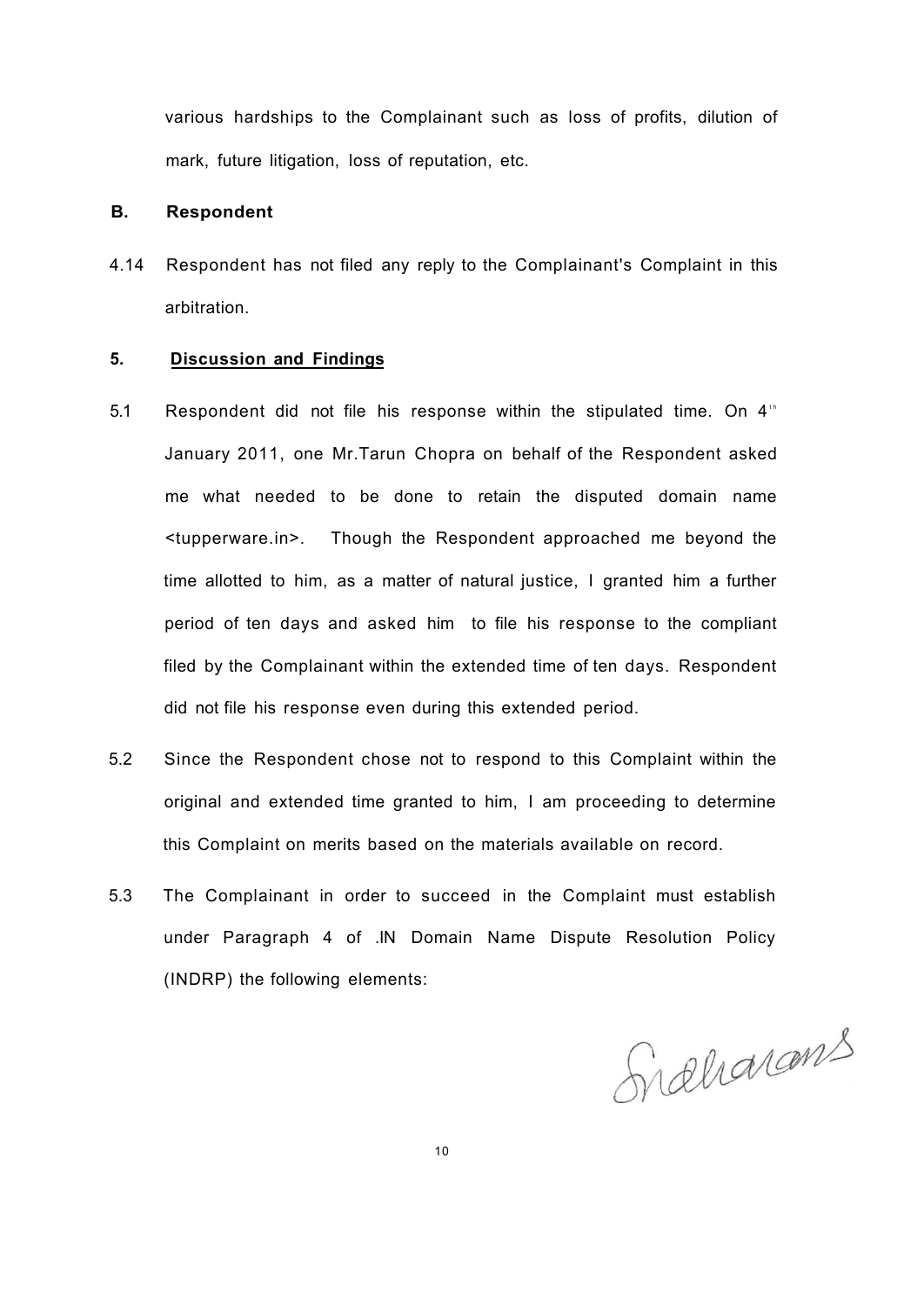- (I) Respondent's domain name is identical or confusingly similar to a name, trademark or service mark in which the Complainant has rights;
- (II) Respondent has no rights or legitimate interests in respect of the domain name; and
- (III) Respondent's domain name has been registered or is being used in bad faith.
- 5.4 Each of the aforesaid three elements must be proved by a Complainant to warrant relief.

# *Disputed domain name is identical or confusingly similar to a trade mark of the Complainant.*

5.5 The Complainant is the proprietor of the mark TUPPERWARE. The Complainant and its affiliates have been using the mark TUPPERWARE since 1950s internationally. The Complainant has registrations for the mark TUPPERWARE all over the world including India. The Complainant's first registration in India dates back to 1977. The disputed domain name **<tupperware.in**>has been registered on March 23, 2008. The Complainant is the prior adopter and registrant of the mark TUPPERWARE. The above facts have established that the Complainant has both common law and statutory rights in respect of its trade mark TUPPERWARE.

Induarans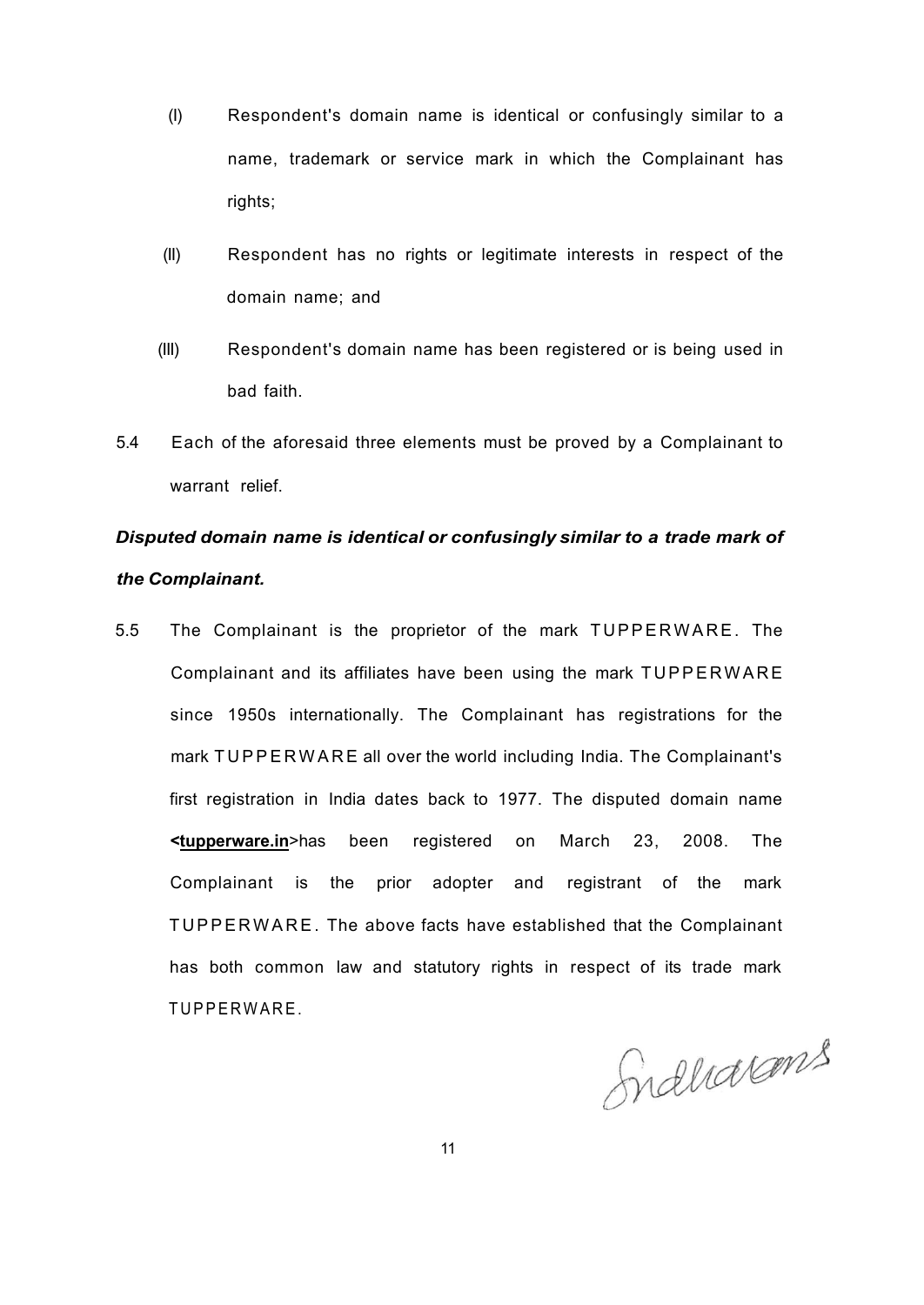- 5.6 The Complainant's TUPERWARE marks are well known throughout the world including India. It is clearly seen that the disputed domain name **<tupperware.in>** wholly incorporates TUPPERWARE, the prior registered trade mark of the Complainant. The disputed domain name is similar to the Complainant's domain name < [tupperwareindia.com](http://tupperwareindia.com) >.
- 5.7 I, therefore, find that:
	- (a) The Complaint has both common law and statutory rights in respect of its trade mark TUPPERWARE.
	- (b) The disputed domain name **<tupperware.in>** is:
		- (i) Identical to the Complainant's prior registered trade mark TUPPERWARE, and
		- (ii) Similar to the Complainant's domain name <tupperwareindia.com>.

## *Respondent has no rights or legitimate interests in respect of the disputed domain name*

- 5.8 It is already seen that:
	- (a) The Complainant is the prior adopter and user of the mark TUPPERWARE. The Complainant's mark TUPPERWARE is well known in many countries across the globe including India.
	- (b) The Complainant's trade mark was adopted in the year 1948 in the United States of America. It was registered in India in 1977. The

Indharans

•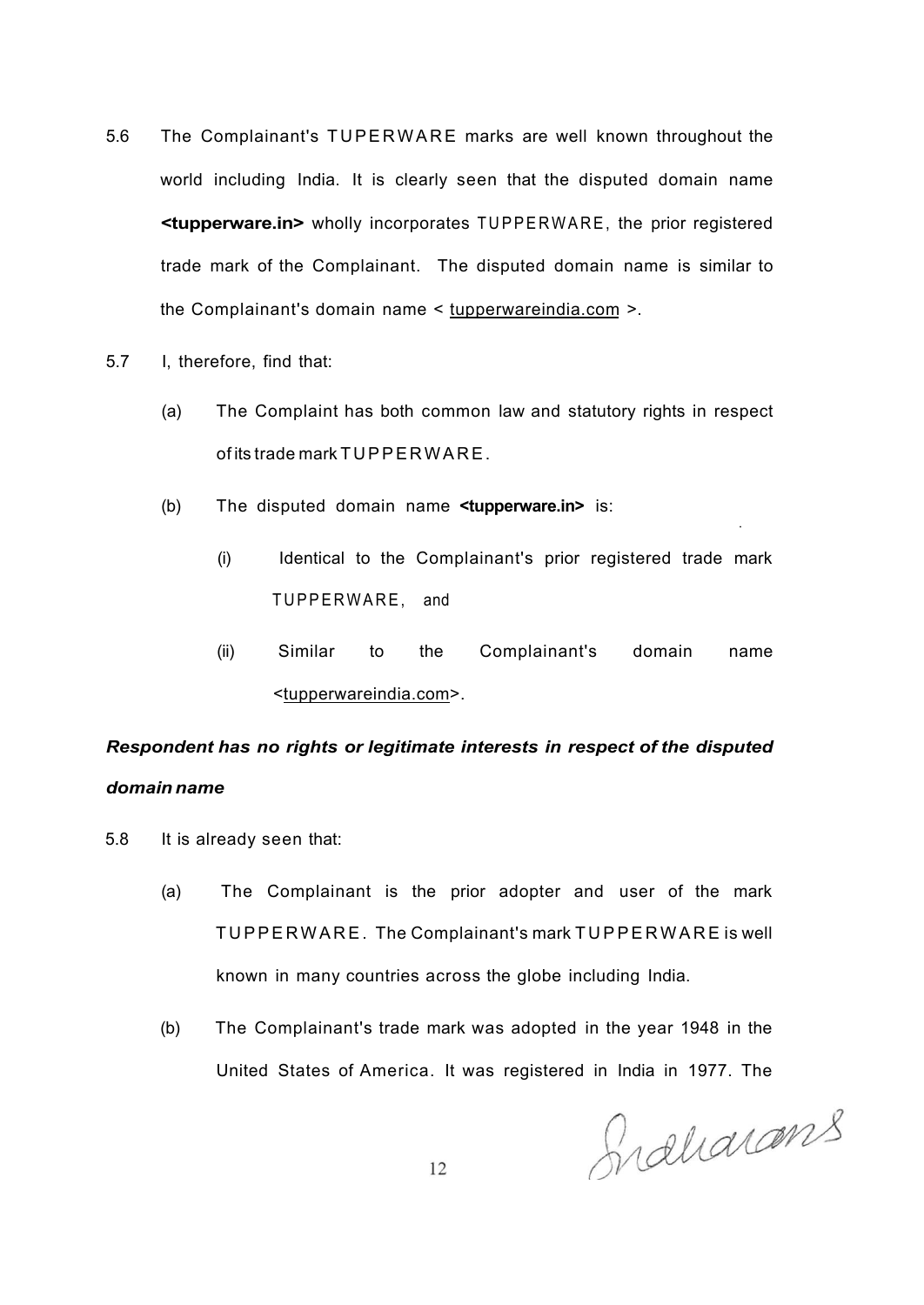disputed domain name **<tupperware.in>** was registered by the Respondent only on 23<sup>rd</sup> March 2008.

- 5.9 I visited the web site of the Respondent under the disputed domain name <tupperware**.in>.** The disputed domain name <tupperware**.in>** provided links to lots of web sites offering various services. It is obvious without any reasonable doubt that the Respondent registered the disputed domain name <tupperware.in> only for the purpose of selling it and never intended to use the disputed domain name **<tupperware.in>** in connection with a bona fide offering of goods or services.
- 5.10 The Respondent does not conduct any legitimate commercial or noncommercial business activity. The Complainant's highly distinctive TUPPERWARE marks have a strong reputation and are widely known. The word TUPPERWARE is highly distinctive and obviously connected with the Complainant's products and is not a word a trader would legitimately choose unless seeking to create an impression of an association with the Complainant.
- 5.11 In the absence of response from the Respondent, I accept the argument of the Complainant that the Respondent has not been commonly known by the disputed domain name **<tupperware.in>.** The Complainant has not licensed or otherwise permitted the Respondent to use any of its trademarks and has not permitted the Respondent to apply for or use any domain name incorporating the TUPPERWARE marks. The Respondent is trading on the fame and recognition of the Complainant's registered

Graharams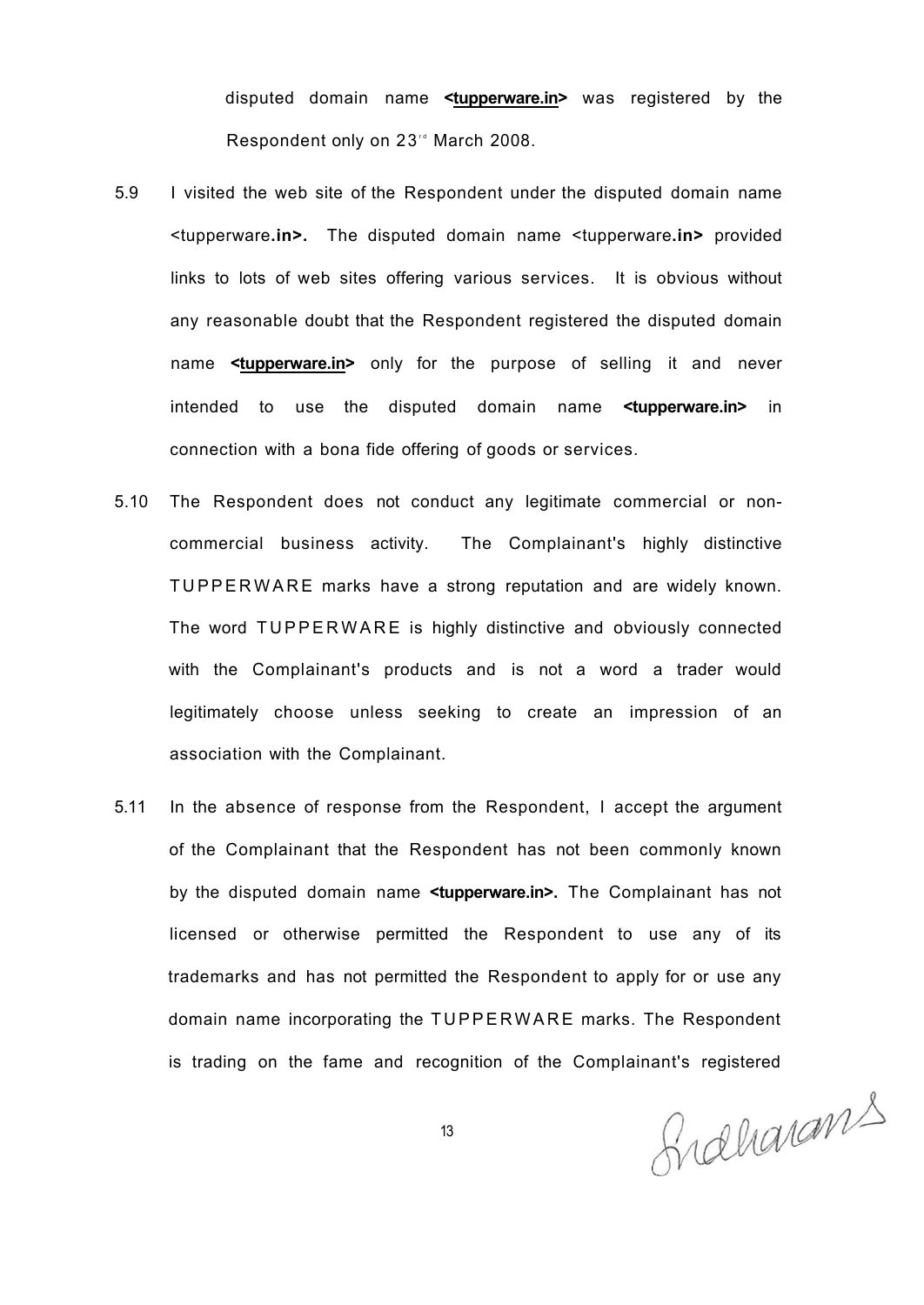trademark in order to cause: (a) initial interest confusion and bait internet users to accessing its website, and (b) force the Complainant to buy the disputed domain name **<tupperware.in>** from the Respondent in order to avoid such confusion.

5.12 Therefore, I have no hesitation to hold, for the above reasons that the Respondent has no right or legitimate interest in respect of the disputed domain name <tupperware.in>.

# *Respondent's domain name has been registered or is being used in bad faith.*

- 5.13 The Complainant's well known trade mark TUPPERWAR E was adopted in 1948 in the United States of America. The Complainant started using the mark TUPPERWARE internationally in 1950s. It was registered in India in 1977. Complainant got registered its domain name <tupperwareindia.com> in India in 1996. The Respondent got registered the disputed domain name **<<u>tupperware.in</u>>** on 23″ March 2008. Complainant's rights in the TUPPERWARE trademark pre-dates Respondent's registration of the disputed domain name 23<sup>th</sup> March 2008 by approximately 60 years. The Respondent could not have ignored, rather actually influenced by, the well-known trade mark TUPPERWARE of the Complainant at the time he acquired the disputed domain name **<tupperware.in>.**
- 5.14 As seen above, Respondent is currently using the disputed domain name **<tupperware.in>** primarily for giving links to other web sites offered by

Sidharans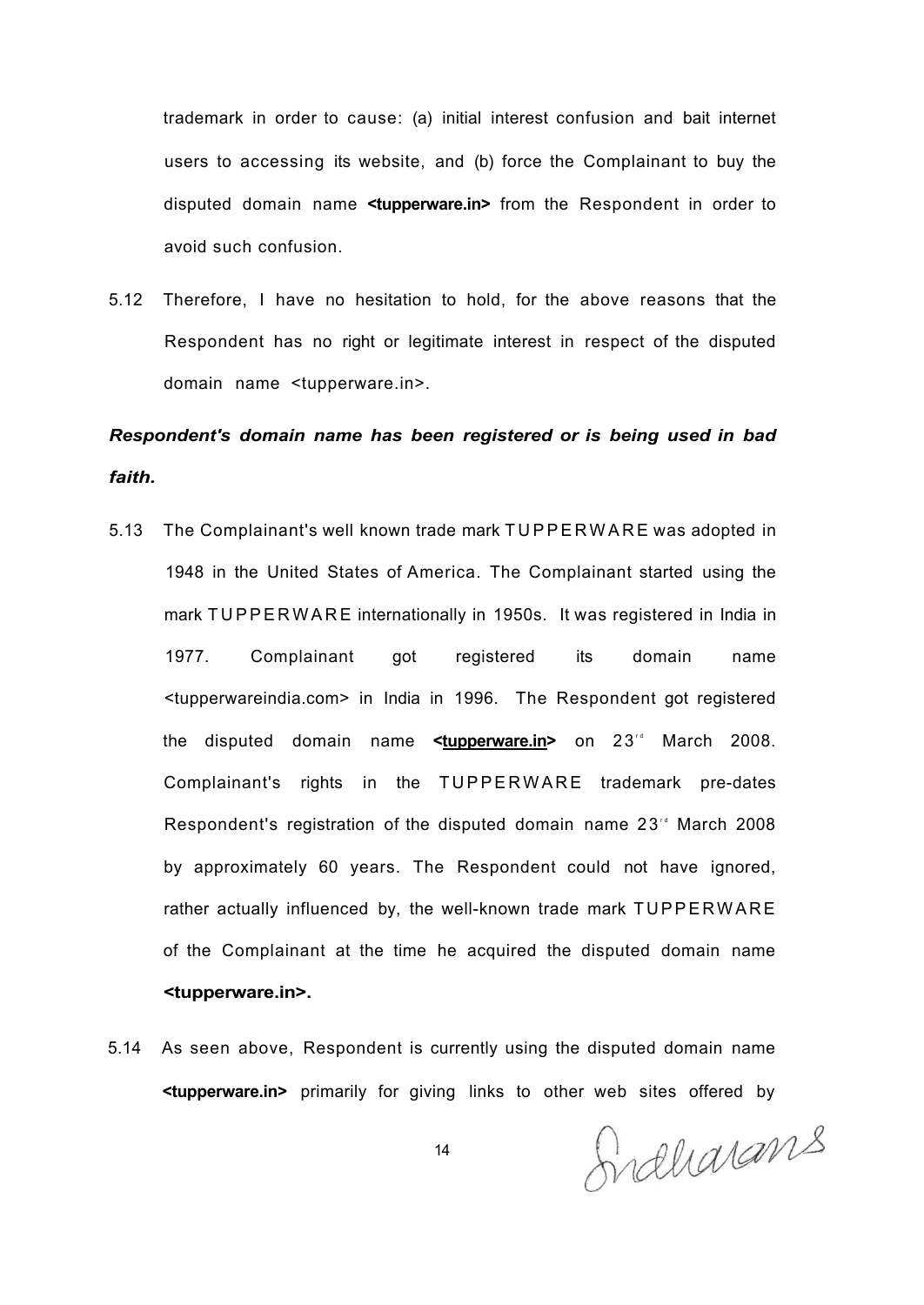third parties and not for any other purpose. Respondent registered the disputed domain name <tupperware.in> only for the purpose of selling it and never intended to use the disputed domain name <tupperware.in> in connection with a bona fide offering of goods or services. The Respondent is no way connected with the Complainant. Respondent's adoption of the disputed domain name <tupperware.in> is nothing but an unjust exploitation of the well known reputation of the Complainant's prior registered trade mark TUPPERWARE.

- 5.15 Respondent's lack of response to the Complaint indicates that the Respondent has no reason and/or justification for the adoption of the Complainant's trademark TUPPERWARE.
- 5.16 Respondent has acted in bad faith because the Respondent has intentionally attempted to attract internet users to the Respondent's website or other on-line location, by creating a likelihood of confusion with the Complainant's name or mark as to the source, sponsorship, affiliation, or endorsement of the Respondent's website or location or of a product or service on the Respondent's website or location.
- 5.17 Thus it is clearly established that Respondent registered the disputed the disputed domain name <tupperware.in> in bad faith.
- 5.18 The actions of the Respondent should not be encouraged and should not be allowed to continue. Respondent never intended to put the disputed domain name <tupperware.in> into any fair/useful purpose. Respondent not even considered it worth responding the complaint of the Complainant.

Graharans